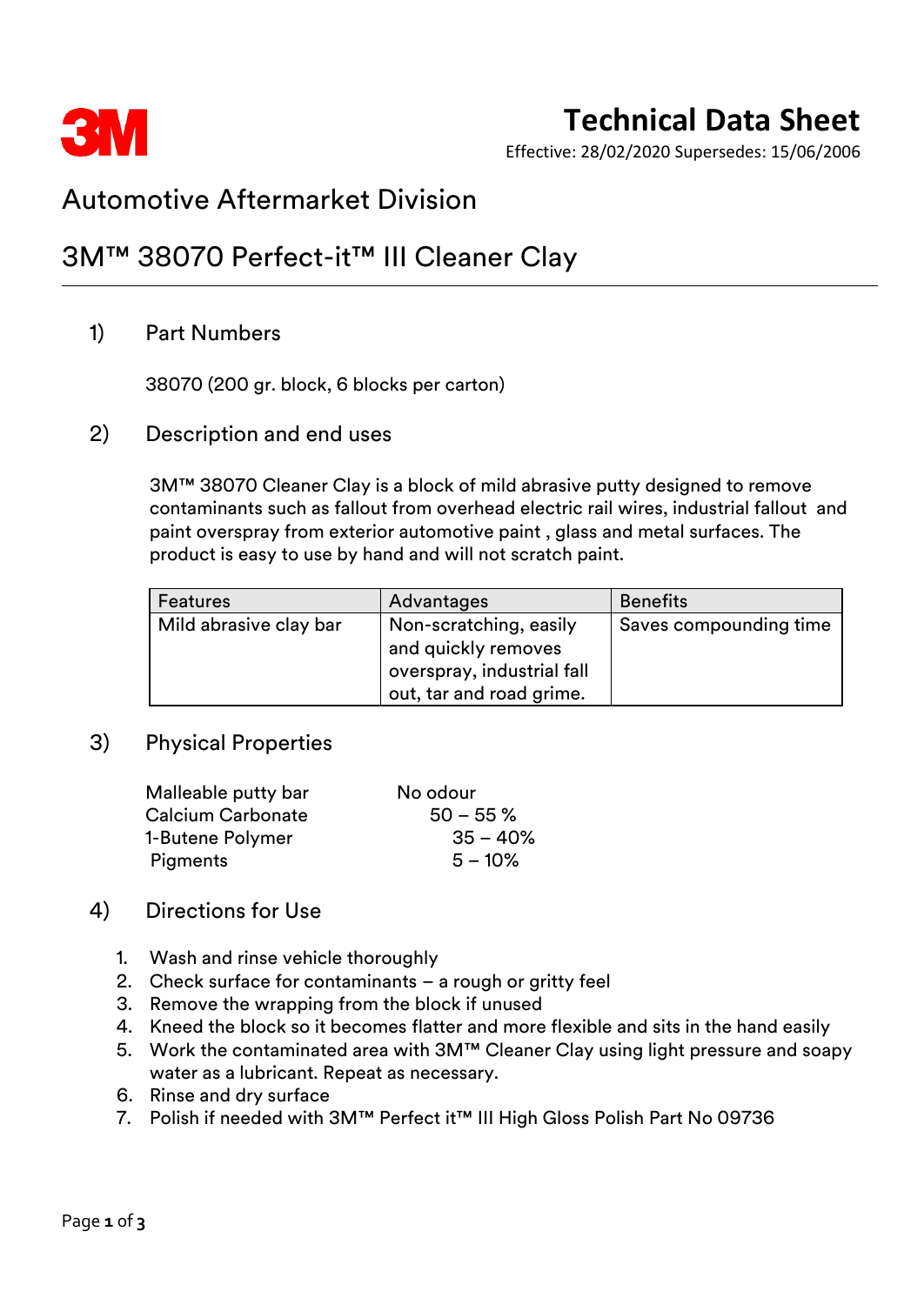

# **Technical Data Sheet**

Effective: 28/02/2020 Supersedes: 15/06/2006

- 8. To reduce scratching kneed and fold in used clay periodically during use.
- 9. Store in container- storing together with some clean soapy water helps maintain flexibility while not being used.
- 10. Dispose of bar when contamination becomes excessive.

### 5) Storage

No particular shelf life or storage issues. Store in container between uses to avoid contamination. Storing together with some clean soapy water helps maintain flexibility while not being used.

### 6) Safety

Eye contact: Avoid contact with eyes. In case of contact with eyes rinse immediately with plenty of water and seek medical advice

Skin contact: Avoid contact with skin. After contact with skin wash immediately with plenty of soap and water

Ingestion:If swallowed do not induce vomiting. Seek medical advice immediately and show the container or label

3M™ 38070 Perfect-it™ III Cleaner Clay is designed FOR PROFESSIONAL INDUSTRIAL USE ONLY.

### 7) Disclaimer

All statements, technical information and recommendations are based on tests we believe to be reliable but the accuracy or completeness thereof is not guaranteed. Please ensure before using our product that it is suitable for your intended use. All questions of reliability relating to this product are governed by the Terms of Sale subject, where applicable, to the prevailing law.